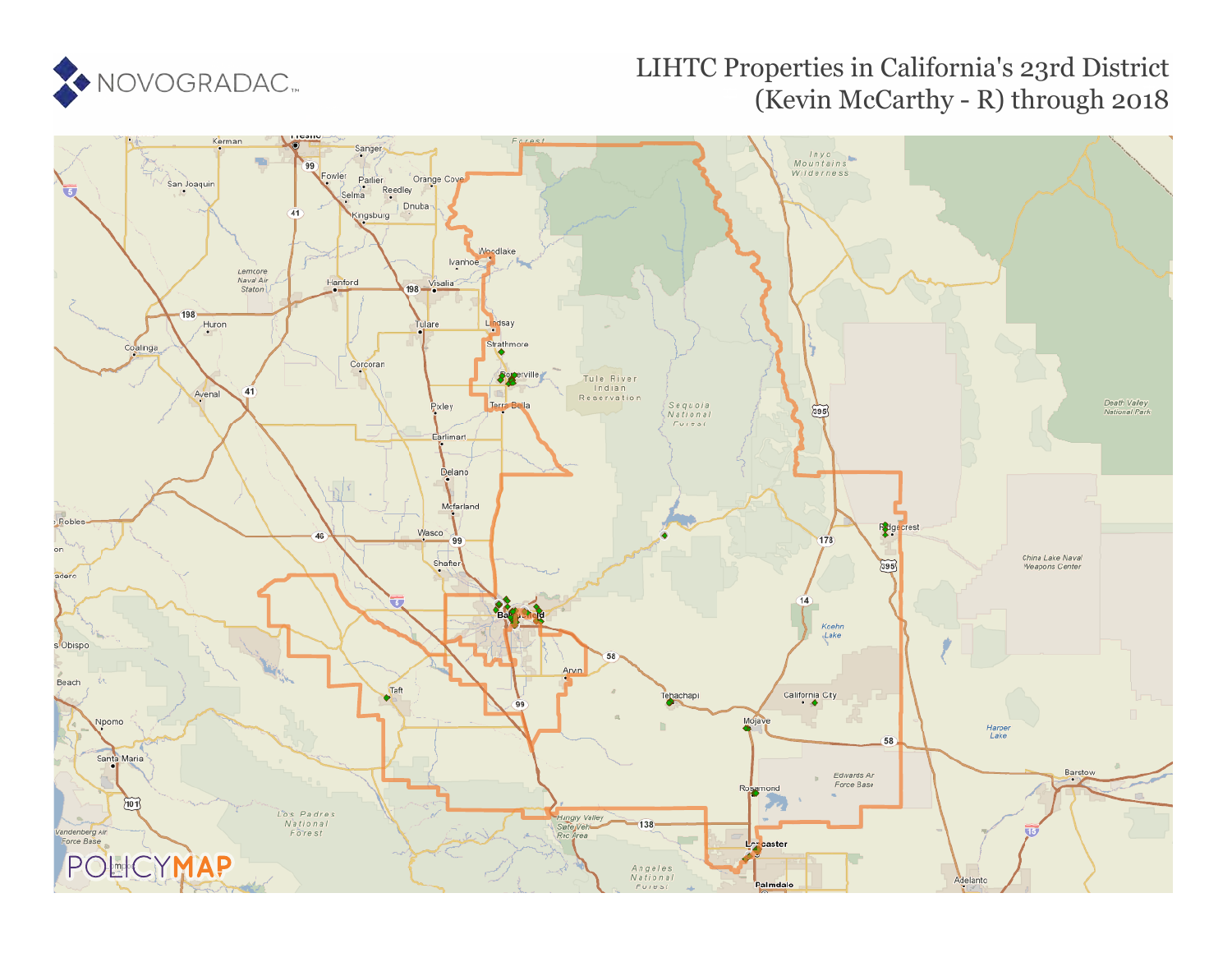| <b>Project Name</b>                           | <b>Address</b>                              | City                                | <b>State</b> | <b>Zip Code</b> | <b>Nonprofit</b><br><b>Sponsor</b> | <b>Allocation</b><br>Year | Annual<br><b>Allocated</b><br><b>Amount</b> | in Service | <b>Year Placed Construction</b><br><b>Type</b> | <b>Total</b><br><b>Units</b> | Low<br><b>Income</b><br><b>Units</b> | <b>Rent or</b><br>Income<br><b>Ceiling</b> | <b>Credit</b><br><b>Percentag Exempt</b><br>$\bullet$ | Tax-<br><b>Bond</b> | <b>HUD Multi-</b><br><b>Family</b><br><b>Financing/Rent</b><br>al Assistance |
|-----------------------------------------------|---------------------------------------------|-------------------------------------|--------------|-----------------|------------------------------------|---------------------------|---------------------------------------------|------------|------------------------------------------------|------------------------------|--------------------------------------|--------------------------------------------|-------------------------------------------------------|---------------------|------------------------------------------------------------------------------|
| SPRINGWOOD                                    | 6300<br><b>SUMMERSET</b><br><b>WAY</b>      | <b>BAKERSFIELD</b>                  | CA           | 93308           | No                                 | 1999                      | \$388,876                                   | 1999       | Acquisition and<br>Rehab                       | 393                          | 387                                  | 60% AMGI                                   | 30%<br>present<br>value                               | Yes                 |                                                                              |
| <b>BAKERSFIELD</b><br><b>FAMILY APTS I</b>    | $710$ BRUNDAGE $_{\rm \,BAKERSFIELD}$<br>LN |                                     | CA           | 93304           | No                                 | 2002                      | \$1,022,191                                 | 2003       | New Construction                               | 78                           | 77                                   | 60% AMGI                                   | 70%<br>present<br>value                               | No                  |                                                                              |
| <b>PORTERVILLE</b><br><b>FAMILY APTS</b>      |                                             | 93 E DATE AVE PORTERVILLE           | <b>CA</b>    | 93257           | No                                 | 2002                      | \$936,028                                   | 2003       | <b>New Construction</b>                        | 78                           | 77                                   | 60% AMGI                                   | 70 %<br>present<br>value                              | No                  |                                                                              |
| <b>LAKE ISABELLA</b><br><b>SENIOR APTS I</b>  | 2701 ERSKINE<br><b>CREEK RD</b>             | LAKE ISABELLA CA                    |              | 93240           | No                                 | 1990                      | \$102,289                                   | 1992       | New Construction                               | 46                           | 46                                   | 60% AMGI                                   | 70%<br>present<br>value                               | No                  |                                                                              |
| <b>TEGELER HOTEL</b>                          | 1908 H ST                                   | <b>BAKERSFIELD</b>                  | CA           | 93301           | No                                 | 1992                      | \$202,872                                   | 1993       | Acquisition and<br>Rehab                       | 53                           | 52                                   | 60% AMGI                                   | 70%<br>present<br>value                               | No                  |                                                                              |
| <b>CANYON HILLS</b><br><b>SENIOR HOUSING</b>  | <b>6701 AUBURN</b><br>ST                    | <b>BAKERSFIELD</b>                  | CA           | 93306           | Yes                                | 1998                      | \$375,042                                   | 2000       | <b>New Construction</b>                        | 74                           | 72                                   | 60% AMGI                                   | 70%<br>present<br>value                               | No                  |                                                                              |
| <b>PARK PLACE</b>                             | 2250 R ST                                   | <b>BAKERSFIELD</b>                  | CA           | 93301           | Yes                                | 1999                      | \$676,326                                   | 2000       | <b>New Construction</b>                        | 80                           | 79                                   | 60% AMGI                                   | 70%<br>present<br>value                               | No                  |                                                                              |
| P STREET FAMILY<br>APTS                       | ${\rm LN}$                                  | 710 BRUNDAGE $_{\rm BAKERSFIELD}$   | CA           | 93304           | Yes                                | 2003                      | \$280,113                                   | 2004       | <b>New Construction</b>                        | 21                           | 20                                   | 60% AMGI                                   | 70%<br>present<br>value                               | No                  |                                                                              |
| PARK VIEW VILLAGE SPRINGVILLE PORTERVILLE     | 550W<br>DR                                  |                                     | CA           | 93257           | No                                 | 2002                      | \$919,520                                   | 2004       | <b>New Construction</b>                        | 81                           | 80                                   | 60% AMGI                                   | 70 %<br>present<br>value                              | No                  |                                                                              |
| <b>MEADOWS APTS</b>                           | 2400<br>ST                                  | GOLDENROD BAKERSFIELD               | CA           | 93308           | No                                 | 1992                      | \$513,832                                   | 1994       | <b>New Construction</b>                        | 134                          | 133                                  | 60% AMGI                                   | 70%<br>present<br>value                               | No                  |                                                                              |
| FOOTHILL VISTA<br><b>APTS</b>                 | DR                                          | $600 \, \mbox{MORNING}$ BAKERSFIELD | CA           | 93306           | No                                 | 1994                      | \$411,644                                   | 1995       | <b>New Construction</b>                        | 112                          | 111                                  | 60% AMGI                                   | 70%<br>present<br>value                               | No                  |                                                                              |
| <b>LAKE ISABELLA</b><br><b>SENIOR APTS II</b> | <b>2701 ERSKINE</b><br><b>CREEK RD</b>      | LAKE ISABELLA CA                    |              | 93240           | No                                 | 1994                      | \$92,900                                    | 1995       | <b>New Construction</b>                        | 40                           | 39                                   | 60% AMGI                                   | 70%<br>present<br>value                               | No                  |                                                                              |
| <b>MOUNTAIN VIEW</b>                          | 870 N PLANO<br><b>ST</b>                    | <b>PORTERVILLE</b>                  | CA           | 93257           | N <sub>o</sub>                     | 1994                      | \$460,718                                   | 1995       | <b>New Construction</b>                        | 60                           | 59                                   | 60% AMGI                                   | 70%<br>present<br>value                               | No                  |                                                                              |

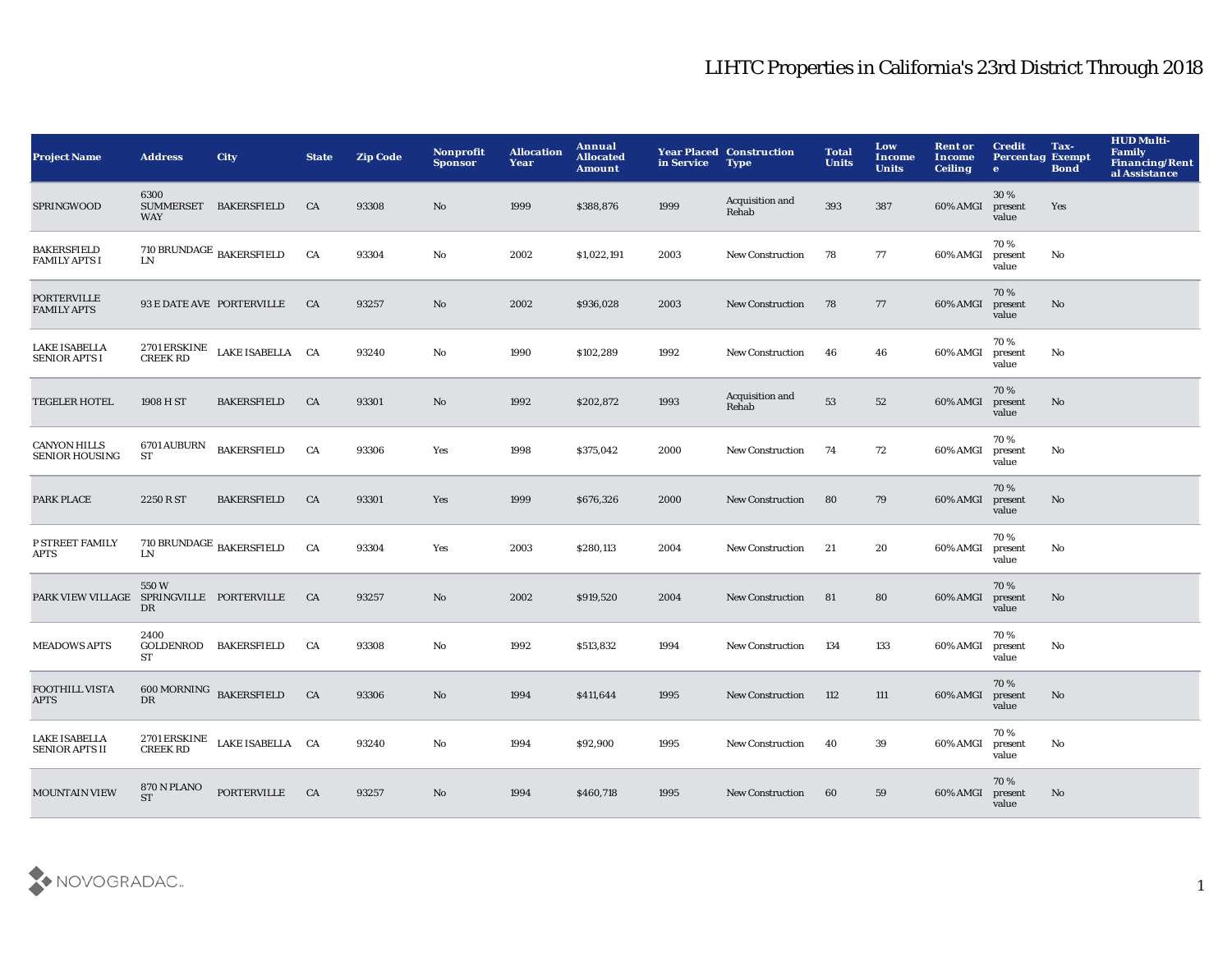| <b>Project Name</b>                                                                                                                                                                     | <b>Address</b>                            | <b>City</b>              | <b>State</b> | <b>Zip Code</b> | <b>Nonprofit</b><br><b>Sponsor</b> | <b>Allocation</b><br>Year | Annual<br><b>Allocated</b><br><b>Amount</b> | in Service           | <b>Year Placed Construction</b><br><b>Type</b> | <b>Total</b><br><b>Units</b> | Low<br><b>Income</b><br><b>Units</b> | <b>Rent or</b><br><b>Income</b><br><b>Ceiling</b> | <b>Credit</b><br><b>Percentag Exempt</b><br>$\bullet$ | Tax-<br><b>Bond</b>    | <b>HUD Multi-</b><br><b>Family</b><br>Financing/Rent<br>al Assistance |
|-----------------------------------------------------------------------------------------------------------------------------------------------------------------------------------------|-------------------------------------------|--------------------------|--------------|-----------------|------------------------------------|---------------------------|---------------------------------------------|----------------------|------------------------------------------------|------------------------------|--------------------------------------|---------------------------------------------------|-------------------------------------------------------|------------------------|-----------------------------------------------------------------------|
| PINEVIEW LTD                                                                                                                                                                            | 4301<br><b>FRUITVALE</b><br><b>AVE</b>    | <b>BAKERSFIELD</b>       | CA           | 93308           | No                                 | 1994                      | \$821,192                                   | 1995                 | New Construction                               | 110                          | 110                                  | 60% AMGI                                          | 70%<br>present<br>value                               | No                     |                                                                       |
| <b>RIDGECREST</b><br><b>VILLAGE APTS</b>                                                                                                                                                | 1021 PERDEW<br><b>AVE</b>                 | RIDGECREST               | CA           | 93555           |                                    | 1988                      | $\$0$                                       | Insufficient<br>Data | Not Indicated                                  | 36                           | 36                                   |                                                   | Not<br>Indicated                                      |                        |                                                                       |
| $\begin{array}{lll} \textbf{COLLEGE} \textbf{PARK} \textbf{ APTS} & \textbf{43359} \textbf{ 30TH} \textbf{ ST} & \textbf{LANCASTER} \\ \textbf{(LANCASTER)} & \textbf{W} & \end{array}$ |                                           |                          | ${\rm CA}$   | 93536           |                                    | Insufficient<br>Data      | $\$0$                                       | Insufficient<br>Data | Not Indicated                                  | 58                           | $\bf{0}$                             |                                                   | Not<br>Indicated                                      |                        |                                                                       |
| <b>FERNWOOD</b>                                                                                                                                                                         | <b>45151 FERN</b><br><b>AVE</b>           | <b>LANCASTER</b>         | CA           | 93534           |                                    | Insufficient<br>Data      | $\mathbf{S}$                                | Insufficient<br>Data | Not Indicated                                  | 73                           | $\bf{0}$                             |                                                   | Not<br>Indicated                                      |                        |                                                                       |
| SUNNYLANE VILLAGE $^{\,2601\,\rm{SUNNY}}_{\,\rm{LN}}$                                                                                                                                   |                                           | <b>BAKERSFIELD</b>       | CA           | 93305           |                                    | 2013                      | \$0                                         | Insufficient<br>Data | Not Indicated                                  | 39                           | $\bf{0}$                             |                                                   | Not<br>Indicated                                      |                        |                                                                       |
| EMERALD GLEN APTS 1201 40TH ST                                                                                                                                                          |                                           | <b>BAKERSFIELD</b>       | <b>CA</b>    | 93301           | No                                 | 1999                      | \$289,234                                   | 2000                 | Acquisition and<br>Rehab                       | 240                          | 239                                  | 60% AMGI                                          | 30%<br>present<br>value                               | Yes                    |                                                                       |
| <b>BAKERSFIELD PARK</b><br><b>MEADOW LTD</b>                                                                                                                                            | <b>840 PARK</b><br><b>MEADOWS</b><br>AVE  | <b>BAKERSFIELD</b>       | CA           | 93308           | No                                 | 1994                      | \$899,575                                   | 1996                 | <b>New Construction</b>                        | 140                          | 138                                  | 60% AMGI                                          | 70%<br>present<br>value                               | No                     |                                                                       |
| SUMMERHILL APTS                                                                                                                                                                         | 6200 VICTOR<br>ST                         | <b>BAKERSFIELD</b>       | CA           | 93308           | No                                 | 1995                      | \$863,376                                   | 1996                 | <b>New Construction</b>                        | 128                          | 128                                  | 60% AMGI                                          | 70%<br>present<br>value                               | No                     |                                                                       |
| <b>HILLSDALE</b>                                                                                                                                                                        | 6050 HILL<br><b>DALE CT</b>               | <b>BAKERSFIELD</b>       | CA           | 93306           |                                    | 1988                      | \$0                                         | Insufficient<br>Data | Not Indicated                                  | $\overline{4}$               | $\overline{4}$                       |                                                   | Not<br>Indicated                                      |                        |                                                                       |
| STRATHMORE VILLA<br><b>APTS</b>                                                                                                                                                         |                                           | 19734 RD 231 STRATHMORE  | CA           | 93267           | $\mathbf {No}$                     | 1988                      | \$72,019                                    | 1988                 | <b>New Construction</b>                        | 42                           | $42\,$                               | 60% AMGI                                          | 70%<br>present<br>value                               | $\mathbf{N}\mathbf{o}$ |                                                                       |
| <b>WILLOWS APTS</b><br>(BAKERSFIELD)                                                                                                                                                    |                                           | 1200 38TH ST BAKERSFIELD | CA           | 93301           | No                                 | 1987                      | \$378,930                                   | 1988                 | New Construction                               | 120                          | 120                                  | 60% AMGI                                          | 70%<br>present<br>value                               | No                     |                                                                       |
| PORTERVILLE HOTEL 14 N MAIN ST PORTERVILLE                                                                                                                                              |                                           |                          | <b>CA</b>    | 93257           | No                                 | 1989                      | \$179,538                                   | 1989                 | Acquisition and<br>Rehab                       | 70                           | 70                                   | 60% AMGI                                          | 70%<br>present<br>value                               | No                     |                                                                       |
| <b>RIDGECREST</b><br><b>VILLAGE APTS II</b>                                                                                                                                             | $800$ CAPEHART $_{\rm RIDGECREST}$<br>CT. |                          | CA           | 93555           | No                                 | 1989                      | \$71,432                                    | 1989                 | Acquisition and<br>Rehab                       | 12                           | 12                                   | 60% AMGI                                          | 70%<br>present<br>value                               | No                     |                                                                       |

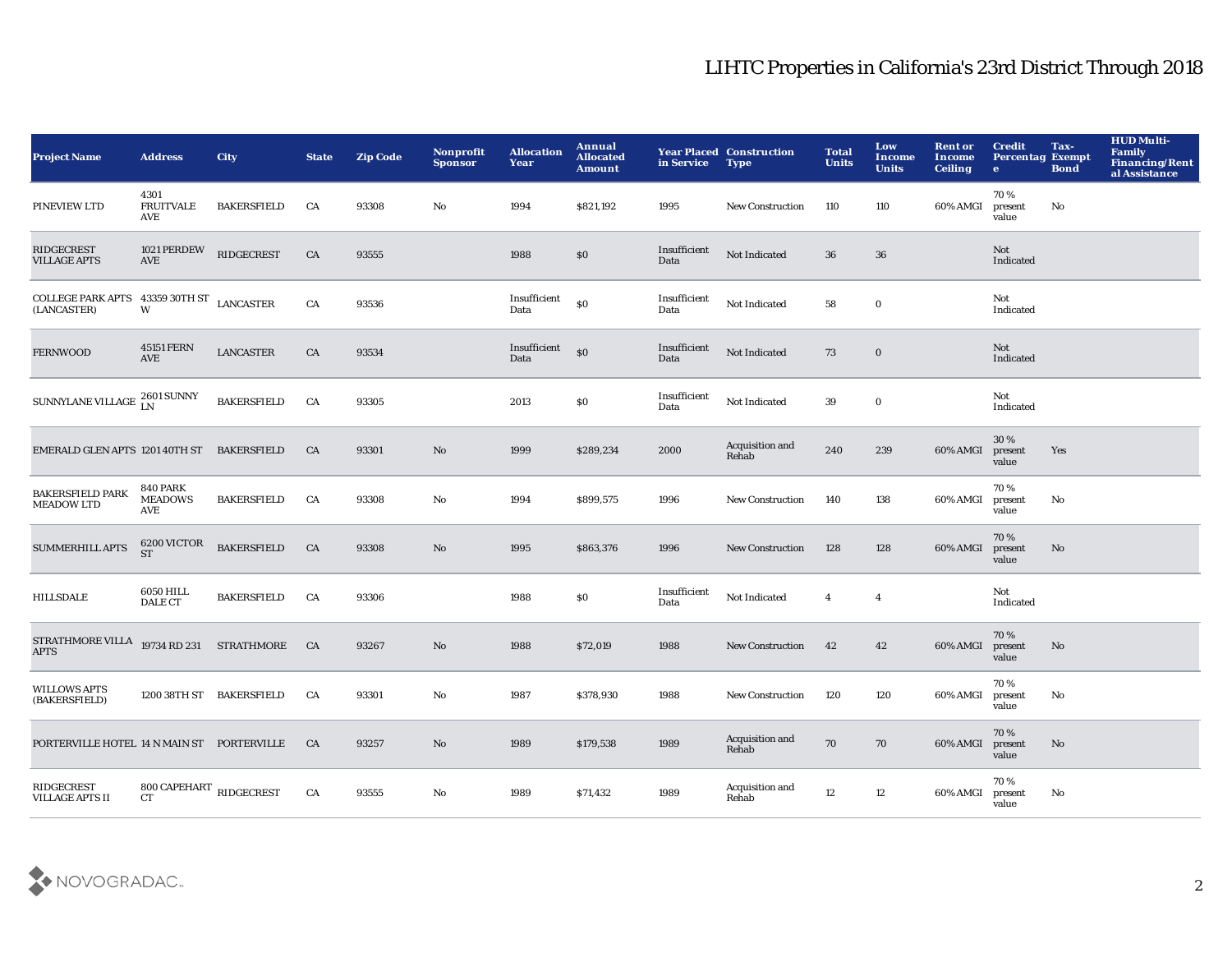| <b>Project Name</b>                                     | <b>Address</b>                                  | <b>City</b>        | <b>State</b> | <b>Zip Code</b> | <b>Nonprofit</b><br><b>Sponsor</b> | <b>Allocation</b><br>Year | Annual<br><b>Allocated</b><br><b>Amount</b> | in Service | <b>Year Placed Construction</b><br><b>Type</b> | <b>Total</b><br><b>Units</b> | Low<br>Income<br><b>Units</b> | <b>Rent or</b><br>Income<br><b>Ceiling</b> | <b>Credit</b><br><b>Percentag Exempt</b><br>$\bullet$ | Tax-<br><b>Bond</b> | <b>HUD Multi-</b><br><b>Family</b><br><b>Financing/Rent</b><br>al Assistance |
|---------------------------------------------------------|-------------------------------------------------|--------------------|--------------|-----------------|------------------------------------|---------------------------|---------------------------------------------|------------|------------------------------------------------|------------------------------|-------------------------------|--------------------------------------------|-------------------------------------------------------|---------------------|------------------------------------------------------------------------------|
| <b>REGENCY APTS</b>                                     | 2317 W AVE J8 LANCASTER                         |                    | CA           | 93536           | No                                 | 1996                      | \$807,796                                   | 1998       | <b>New Construction</b>                        | 77                           | 77                            | 60% AMGI                                   | 70%<br>present<br>value                               | No                  |                                                                              |
| TAFT SENIOR APTS                                        | 201 EIGHTH ST TAFT                              |                    | CA           | 93268           | $\rm No$                           | 1996                      | \$208,369                                   | 1998       | New Construction                               | 60                           | 59                            | 60% AMGI                                   | 70%<br>present<br>value                               | $\mathbf {No}$      |                                                                              |
| <b>VILLAGE AT EAST</b><br><b>HILLS</b>                  | $2701\,\mbox{BERNARD}$ BAKERSFIELD<br><b>ST</b> |                    | CA           | 93306           | $\rm No$                           | 1997                      | $\$0$                                       | 1998       | Acquisition and<br>Rehab                       | 258                          | 258                           |                                            | Not<br>Indicated                                      |                     |                                                                              |
| TEHACHAPI SENIOR<br><b>MANOR II</b>                     | $654\mathrm{~W}\to \mathrm{ST}$                 | TEHACHAPI          | CA           | 93561           | No                                 | 1989                      | \$65,846                                    | 1990       | Acquisition and<br>Rehab                       | 44                           | 44                            | 60% AMGI                                   | 70%<br>present<br>value                               | No                  |                                                                              |
| GLENWOOD HOTEL 147 N MAIN ST PORTERVILLE                |                                                 |                    | CA           | 93257           | $\mathbf{N}\mathbf{o}$             | 1989                      | \$77,391                                    | 1991       | Acquisition and<br>Rehab                       | 36                           | ${\bf 36}$                    | 60% AMGI                                   | 70%<br>present<br>value                               | No                  |                                                                              |
| <b>SUMMERHILL</b><br><b>FAMILY</b><br><b>APARTMENTS</b> | 6200 VICTOR<br><b>STREET</b>                    | <b>BAKERSFIELD</b> | CA           | 93308           | Yes                                | 2015                      | \$400,107                                   | 2016       | Acquisition and<br>Rehab                       | 128                          | 127                           | 60% AMGI                                   | 30%<br>present<br>value                               |                     | $\mathbf{N}\mathbf{o}$                                                       |
| <b>ANTELOPE VALLEY</b><br><b>APARTMENTS</b>             | 4346032ND<br><b>STREET WEST</b>                 | <b>LANCASTER</b>   | CA           | 93536           | $\rm No$                           | 2015                      | \$694,453                                   | 2017       | Acquisition and<br>Rehab                       | 121                          | 120                           | 60% AMGI                                   | 30%<br>present<br>value                               |                     | $\mathbf{N}\mathbf{o}$                                                       |
| <b>HARMONY COURT</b><br><b>APARTMENTS</b>               | 5948 VICTOR<br><b>STREET</b>                    | <b>BAKERSFIELD</b> | CA           | 93308           | No                                 | 2015                      | \$252,653                                   | 2017       | Acquisition and<br>Rehab                       | 96                           | 95                            | 60% AMGI                                   | 30 %<br>present<br>value                              |                     | No                                                                           |
| <b>VILLAGE PARK</b>                                     | 2300 R ST                                       | <b>BAKERSFIELD</b> | CA           | 93301           | Yes                                | 2007                      | \$812,476                                   | 2009       | <b>New Construction</b>                        | 60                           | 59                            | 60% AMGI                                   | 70%<br>present<br>value                               | No                  |                                                                              |
| <b>ARBOR ON DATE</b>                                    | 44927 DATE<br>AVE                               | <b>LANCASTER</b>   | ${\rm CA}$   | 93534           | Yes                                | 2008                      | \$426,239                                   | 2010       | <b>New Construction</b>                        | 40                           | 39                            | 60% AMGI                                   | 30%<br>present<br>value                               | Yes                 | No                                                                           |
| <b>ARBOR GROVE</b>                                      | 855 W<br>JACKMAN ST                             | <b>LANCASTER</b>   | CA           | 93534           | $\mathbf{N}\mathbf{o}$             | 2004                      | \$1,506,594                                 | 2006       | <b>New Construction</b>                        | 150                          | 150                           | 60% AMGI                                   | 70%<br>present<br>value                               | $\mathbf{No}$       |                                                                              |
| <b>ROSAMOND UNITED</b><br><b>FAMILY APTS</b>            | 1047W<br><b>ROSAMOND</b><br><b>BLVD</b>         | <b>ROSAMOND</b>    | CA           | 93560           | No                                 | 2009                      | \$1,021,724                                 | 2010       | New Construction                               | 73                           | 72                            | 60% AMGI                                   | 70%<br>present<br>value                               | No                  |                                                                              |
| <b>DESERT OAK APTS</b>                                  | <b>2870 OAK</b><br><b>CREEK RD</b>              | <b>MOJAVE</b>      | CA           | 93501           | No                                 | 2009                      | \$0                                         | 2011       | <b>New Construction</b>                        | 42                           | 41                            |                                            | 60% AMGI TCEP only No                                 |                     | N <sub>o</sub>                                                               |

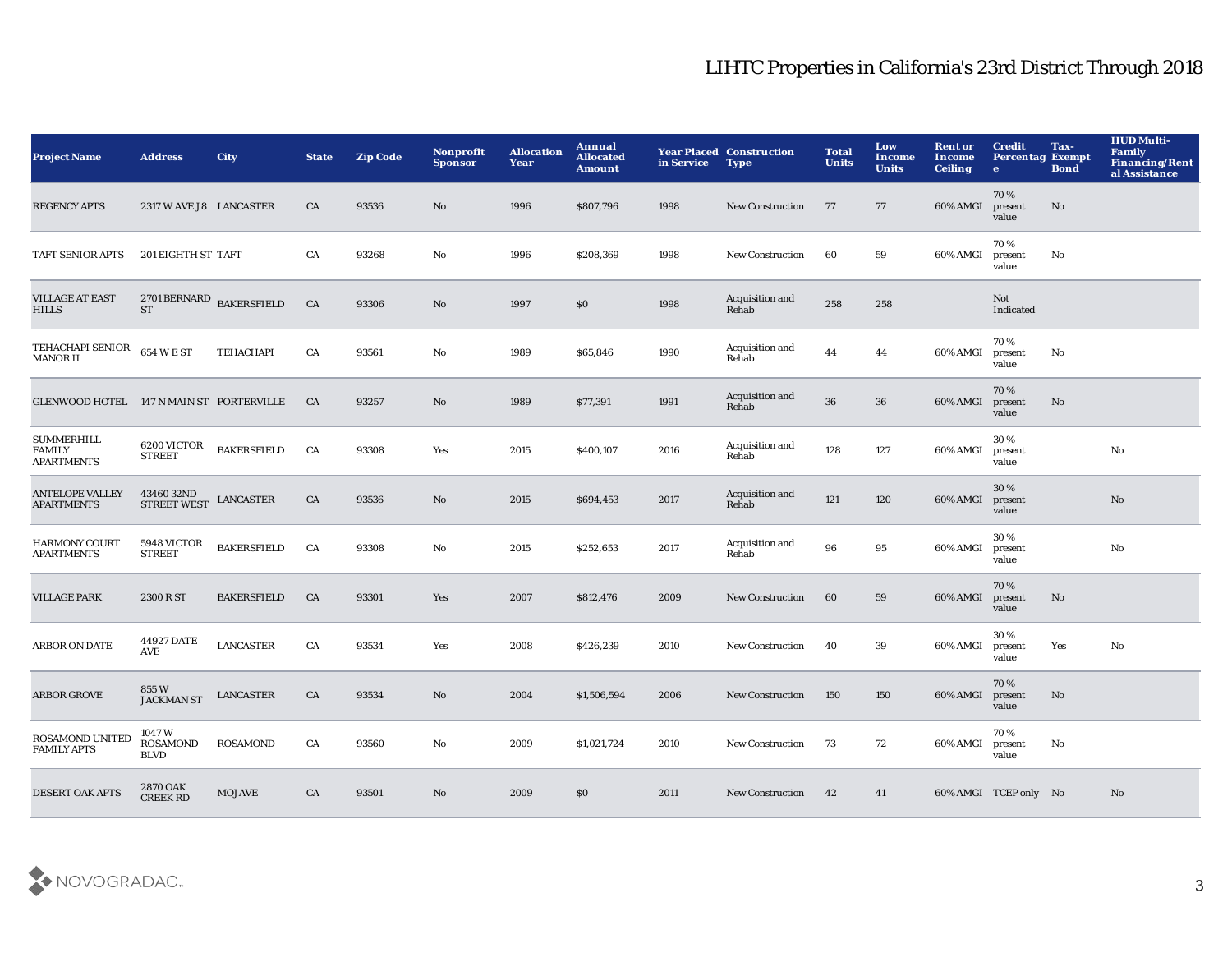| <b>Project Name</b>                                  | <b>Address</b>                   | City               | <b>State</b> | <b>Zip Code</b> | <b>Nonprofit</b><br><b>Sponsor</b> | <b>Allocation</b><br>Year | Annual<br><b>Allocated</b><br><b>Amount</b>      | in Service | <b>Year Placed Construction</b><br><b>Type</b> | <b>Total</b><br><b>Units</b> | Low<br>Income<br><b>Units</b> | <b>Rent or</b><br>Income<br><b>Ceiling</b> | <b>Credit</b><br><b>Percentag Exempt</b><br>$\bullet$ | Tax-<br><b>Bond</b> | <b>HUD Multi-</b><br><b>Family</b><br><b>Financing/Rent</b><br>al Assistance |
|------------------------------------------------------|----------------------------------|--------------------|--------------|-----------------|------------------------------------|---------------------------|--------------------------------------------------|------------|------------------------------------------------|------------------------------|-------------------------------|--------------------------------------------|-------------------------------------------------------|---------------------|------------------------------------------------------------------------------|
| PARK PALACE APTS II 16197 H ST                       |                                  | <b>MOJAVE</b>      | CA           | 93501           | No                                 | 2009                      | \$0                                              | 2011       | <b>New Construction</b>                        | 81                           | 80                            | 60% AMGI                                   | 70%<br>present<br>value                               | No                  |                                                                              |
| <b>ARBOR COURT I</b>                                 | 44958 TENTH<br>ST <sub>W</sub>   | <b>LANCASTER</b>   | CA           | 93534           | No                                 | 2006                      | \$496,647                                        | 2007       | Acquisition and<br>Rehab                       | 84                           | 83                            | 60% AMGI                                   | 30 %<br>present<br>value                              | Yes                 |                                                                              |
| <b>ESSEX APTS</b>                                    | <b>44916 TENTH</b><br>ST W       | <b>LANCASTER</b>   | CA           | 93534           | Yes                                | 2007                      | \$1,554,566                                      | 2007       | Acquisition and<br>Rehab                       | 150                          | 149                           | 60% AMGI                                   | 70%<br>present<br>value                               | $\mathbf {No}$      | $\mathbf{N}\mathbf{o}$                                                       |
| <b>LAUREL CREST APTS</b>                             | <b>45114 BEECH</b><br><b>AVE</b> | <b>LANCASTER</b>   | ${\rm CA}$   |                 | No                                 | 2005                      | \$685,808                                        | 2007       | <b>New Construction</b>                        | 72                           | 71                            | 60% AMGI                                   | 30%<br>present<br>value                               | Yes                 |                                                                              |
| PARK PALACE APTS                                     | 16193 H ST                       | <b>MOJAVE</b>      | CA           | 93501           | No                                 | 2005                      | \$995,190                                        | 2007       | New Construction                               | 81                           | 80                            | 60% AMGI                                   | 70%<br>present<br>value                               | No                  |                                                                              |
| SEQUOIA VILLAGE AT 424 S E ST<br><b>RIVER'S EDGE</b> |                                  | <b>PORTERVILLE</b> | CA           | 93257           | No                                 | 2006                      | \$734,587                                        | 2007       | <b>New Construction</b>                        | 64                           | 63                            | 60% AMGI                                   | 70%<br>present<br>value                               | No                  |                                                                              |
| <b>SANTA FE APTS</b><br>(BAKERSFIELD)                | 701 UNION AVE BAKERSFIELD        |                    | CA           | 93307           | Yes                                | 2009                      | \$0                                              | 2011       | <b>New Construction</b>                        | 56                           | 55                            | 60% AMGI                                   | 70%<br>present<br>value                               | No                  |                                                                              |
| <b>SOUTH MILL CREEK</b><br><b>APTS</b>               | 1401 S ST                        | <b>BAKERSFIELD</b> | CA           | 93301           | No                                 | 2010                      | \$1,581,000                                      | 2011       | <b>New Construction</b>                        | 70                           | 69                            | 60% AMGI                                   | 70%<br>present<br>value                               | No                  |                                                                              |
| <b>VILLA SIENA APTS</b>                              | <b>200 N E ST</b>                | PORTERVILLE        | CA           | 93257           | Yes                                | 2009                      | \$1,704,866                                      | 2011       | <b>New Construction</b>                        | 70                           | 69                            | 60% AMGI                                   | 70%<br>present<br>value                               | No                  |                                                                              |
| PIONEER VILLAGE<br><b>ESTATES</b>                    | <b>600 FAIRFAX</b><br>RD         | <b>BAKERSFIELD</b> | CA           | 93306           | Yes                                | 2010                      | $\$0$                                            | 2011       | Acquisition and<br>Rehab                       | 85                           | 84                            |                                            | 60% AMGI TCEP only No                                 |                     | No                                                                           |
| <b>VILLAGE AT</b><br><b>TEHACHAPI</b>                | 200 N MILL ST TEHACHAPI          |                    | CA           | 93561           | Yes                                | 2009                      | $\boldsymbol{\mathsf{S}}\boldsymbol{\mathsf{0}}$ | 2011       | New Construction                               | 81                           | 80                            |                                            | 60% AMGI TCEP only No                                 |                     | No                                                                           |
| THE SAGEBRUSH OF 725 W<br><b>DOWNTOWN II</b>         | <b>MILLING ST</b>                | <b>LANCASTER</b>   | CA           | 93534           | Yes                                | 2009                      | \$0                                              | 2011       | <b>New Construction</b>                        | 40                           | 39                            |                                            | 60% AMGI TCEP only No                                 |                     | No                                                                           |
| <b>SAGEBRUSH OF</b><br><b>DOWNTOWN</b>               | 44825 ELM<br>AVE                 | <b>LANCASTER</b>   | CA           | 93534           | Yes                                | 2009                      | S <sub>0</sub>                                   | 2011       | <b>New Construction</b>                        | 21                           | 20                            |                                            | 60% AMGI TCEP only No                                 |                     | No                                                                           |

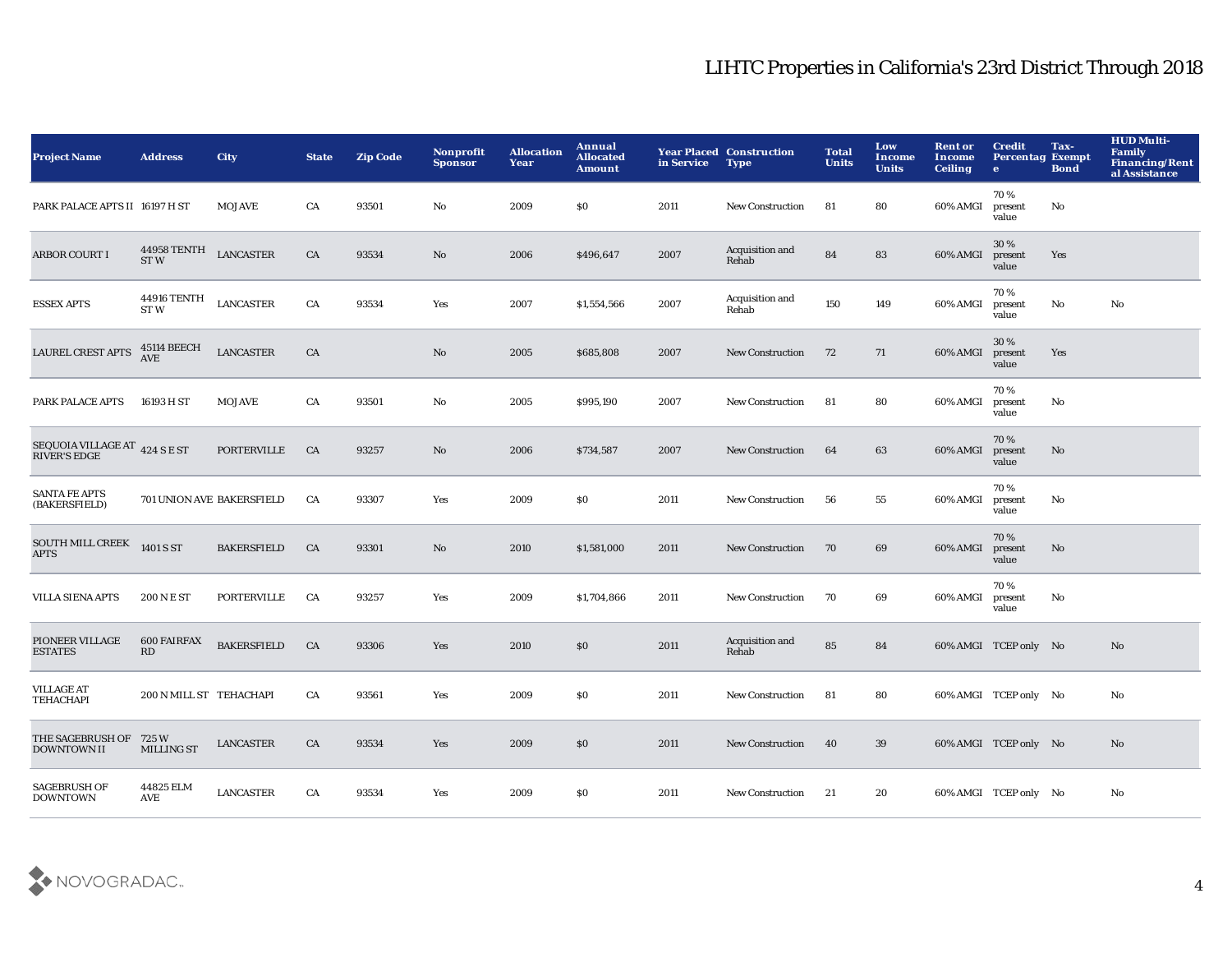| <b>Project Name</b>                          | <b>Address</b>                   | <b>City</b>                    | <b>State</b> | <b>Zip Code</b> | Nonprofit<br><b>Sponsor</b> | <b>Allocation</b><br>Year | Annual<br><b>Allocated</b><br><b>Amount</b> | in Service | <b>Year Placed Construction</b><br><b>Type</b> | <b>Total</b><br><b>Units</b> | Low<br>Income<br><b>Units</b> | <b>Rent or</b><br>Income<br><b>Ceiling</b> | <b>Credit</b><br><b>Percentag Exempt</b><br>$\bullet$ | Tax-<br><b>Bond</b> | <b>HUD Multi-</b><br><b>Family</b><br><b>Financing/Rent</b><br>al Assistance |
|----------------------------------------------|----------------------------------|--------------------------------|--------------|-----------------|-----------------------------|---------------------------|---------------------------------------------|------------|------------------------------------------------|------------------------------|-------------------------------|--------------------------------------------|-------------------------------------------------------|---------------------|------------------------------------------------------------------------------|
| <b>EUCALYPTUS</b><br><b>VILLAGE I</b>        | <b>ST</b>                        | $640\,\rm MEADOWS$ BAKERSFIELD | CA           | 93306           | Yes                         | 2011                      | \$739,848                                   | 2012       | <b>New Construction</b>                        | 63                           | 63                            | 60% AMGI                                   | 70%<br>present<br>value                               | No                  | No                                                                           |
| <b>ST JOHN MANOR</b>                         | 900 FOURTH<br>ST                 | <b>BAKERSFIELD</b>             | CA           | 93304           | $\mathbf {No}$              | 2006                      | \$268,020                                   | 2007       | Acquisition and<br>Rehab                       | 79                           | 78                            | 60% AMGI                                   | 30%<br>present<br>value                               | Yes                 |                                                                              |
| <b>CALIFORNIA</b><br><b>TERRACE</b>          | 21501 LAKE<br><b>SHORE DR</b>    | CALIFORNIA CITY CA             |              | 93505           | Yes                         | 2011                      | \$76,390                                    | 2012       | Acquisition and<br>Rehab                       | $32\,$                       | 31                            | 60% AMGI                                   | 30%<br>present<br>value                               | Yes                 | Yes                                                                          |
| <b>EUCALYPTUS</b><br><b>VILLAGE II</b>       | 508 DUBLIN<br><b>MANOR CT</b>    | <b>BAKERSFIELD</b>             | CA           | 93306           | Yes                         | 2011                      | \$208,746                                   | 2012       | <b>New Construction</b>                        | 60                           | 58                            | 60% AMGI                                   | 30%<br>present<br>value                               | Yes                 | No                                                                           |
| RIDGECREST SENIOR 901 W<br><b>APTS</b>       | <b>CHURCH AVE</b>                | <b>RIDGECREST</b>              | CA           | 93555           | Yes                         | 2011                      | \$305,735                                   | 2012       | <b>New Construction</b>                        | 32                           | 31                            | 60% AMGI                                   | 70%<br>present<br>value                               | No                  | No                                                                           |
| LARKSPUR VILLAGE                             | 340 S DOWNS<br><b>ST</b>         | <b>RIDGECREST</b>              | ${\rm CA}$   | 93555           | $\mathbf{No}$               | 2006                      | \$1,257,364                                 | 2008       | <b>New Construction</b>                        | 81                           | 80                            | 60% AMGI                                   | 70%<br>present<br>value                               | No                  |                                                                              |
| PANORAMA PARK<br><b>APTS</b>                 | 401W<br><b>COLUMBUS ST</b>       | <b>BAKERSFIELD</b>             | CA           | 93301           | $\mathbf{No}$               | 2007                      | \$426,297                                   | 2008       | Acquisition and<br>Rehab                       | 66                           | 65                            | 60% AMGI                                   | 70%<br>present<br>value                               | No                  |                                                                              |
| <b>ARBOR FIELDS</b>                          | 530W<br><b>JACKMAN ST</b>        | <b>LANCASTER</b>               | CA           | 93534           |                             | 2006                      | \$957,797                                   | 2008       | <b>New Construction</b>                        | 100                          | 99                            | 60% AMGI                                   | 30 %<br>present<br>value                              | Yes                 |                                                                              |
| ROSAMOND GATEWAY ROSAMOND                    | 1332 W<br><b>BLVD</b>            | <b>ROSAMOND</b>                | CA           | 93560           | No                          | 2007                      | \$1,297,522                                 | 2008       | <b>New Construction</b>                        | 81                           | 80                            | 60% AMGI                                   | 70%<br>present<br>value                               | No                  |                                                                              |
| <b>TULARE GROUP</b>                          | <b>45 SALISBURY</b><br><b>ST</b> | PORTERVILLE                    | CA           | 93257           |                             | 2007                      | \$551,267                                   | 2008       | Acquisition and<br>Rehab                       | 250                          | 244                           | 60% AMGI                                   | 30%<br>present<br>value                               | Yes                 |                                                                              |
| <b>ARBOR LOFTS</b>                           | 665W<br>LANCASTER<br><b>BLVD</b> | <b>LANCASTER</b>               | CA           | 93534           | No                          | 2009                      | \$0\$                                       | 2009       | Acquisition and<br>Rehab                       | 21                           | 20                            | 60% AMGI                                   | <b>Both 30%</b><br>and 70%<br>present<br>value        | $\mathbf {No}$      |                                                                              |
| TEHACHAPI SENIOR<br><b>MANORI</b>            | 544 W E ST                       | TEHACHAPI                      | CA           | 93561           | No                          | 2003                      | \$278,989                                   | 2004       | Acquisition and<br>Rehab                       | 71                           | 69                            | 60% AMGI                                   | 70%<br>present<br>value                               | No                  |                                                                              |
| <b>RESIDENCES AT</b><br><b>WEST COLUMBUS</b> | 500W<br>COLUMBUS ST BAKERSFIELD  |                                | CA           | 93301           | Yes                         | 2011                      | \$670,167                                   | 2013       | <b>New Construction</b>                        | 56                           | 55                            | 60% AMGI                                   | 70%<br>present<br>value                               | No                  | Yes                                                                          |

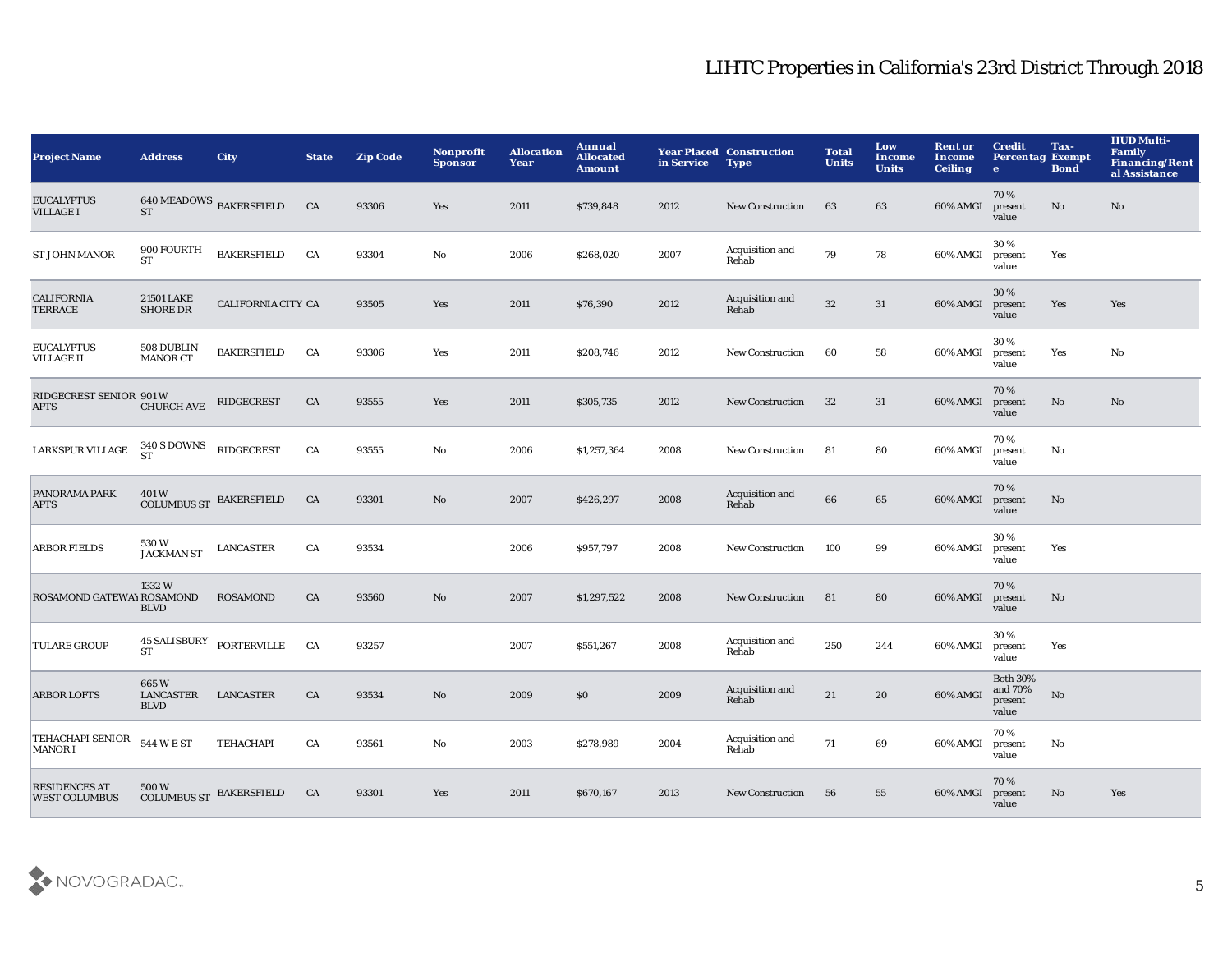| <b>Project Name</b>                               | <b>Address</b>                          | <b>City</b>               | <b>State</b> | <b>Zip Code</b> | <b>Nonprofit</b><br><b>Sponsor</b> | <b>Allocation</b><br>Year | Annual<br><b>Allocated</b><br><b>Amount</b> | in Service | <b>Year Placed Construction</b><br><b>Type</b> | <b>Total</b><br><b>Units</b> | Low<br>Income<br><b>Units</b> | <b>Rent or</b><br><b>Income</b><br><b>Ceiling</b> | <b>Credit</b><br><b>Percentag Exempt</b><br>$\mathbf{e}$ | Tax-<br><b>Bond</b>    | <b>HUD Multi-</b><br><b>Family</b><br><b>Financing/Rent</b><br>al Assistance |
|---------------------------------------------------|-----------------------------------------|---------------------------|--------------|-----------------|------------------------------------|---------------------------|---------------------------------------------|------------|------------------------------------------------|------------------------------|-------------------------------|---------------------------------------------------|----------------------------------------------------------|------------------------|------------------------------------------------------------------------------|
| <b>VILLA ROBLES APTS</b>                          | 450W<br>DR                              | SPRINGVILLE PORTERVILLE   | CA           | 93257           | Yes                                | 2012                      | \$271,000                                   | 2013       | <b>Both New</b><br>Construction and<br>A/R     | 100                          | 99                            | 60% AMGI                                          | 30%<br>present<br>value                                  | Yes                    | No                                                                           |
| <b>CALIFORNIA AVENUE</b><br><b>SENIOR HOUSING</b> | 1125<br><b>CALIFORNIA</b><br><b>AVE</b> | <b>BAKERSFIELD</b>        | CA           | 93304           | Yes                                | 2002                      | \$1,757,720                                 | 2004       | <b>New Construction</b>                        | 180                          | 178                           | 60% AMGI                                          | 70%<br>present<br>value                                  | No                     |                                                                              |
| <b>COLLEGE PARK</b><br><b>APARTMENTS</b>          | 43331 30TH<br>STREET WEST               | <b>LANCASTER</b>          | CA           | 93536           | Yes                                | 2013                      | \$314,457                                   | 2014       | Acquisition and<br>Rehab                       | 61                           | 60                            | 60% AMGI                                          | 30%<br>present<br>value                                  | Yes                    | Yes                                                                          |
| FERNWOOD SENIOR 45151 FERN<br><b>APARTMENTS</b>   | <b>AVENUE</b>                           | <b>LANCASTER</b>          | CA           | 93534           | <b>Yes</b>                         | 2013                      | \$278,711                                   | 2014       | Acquisition and<br>Rehab                       | 76                           | 75                            | 60% AMGI                                          | 30%<br>present<br>value                                  | Yes                    | Yes                                                                          |
| SUNNYLANE VILLAGE 2601 SUNNY                      |                                         | <b>BAKERSFIELD</b>        | CA           | 93305           | $\mathbf {No}$                     | 2013                      | \$798,412                                   | 2014       | Acquisition and<br>Rehab                       | 42                           | 39                            | 60% AMGI                                          | 70%<br>present<br>value                                  | $\mathbf{No}$          | Yes                                                                          |
| AVENIDA CROSSING 2317 WEST<br><b>APARTMENTS</b>   | <b>AVENUE J8</b>                        | <b>LANCASTER</b>          | CA           | 93536           | $\mathbf{No}$                      | 2015                      | \$375,884                                   | 2015       | Acquisition and<br>Rehab                       | 77                           | 76                            | 60% AMGI                                          | 30%<br>present<br>value                                  | Yes                    | No                                                                           |
| <b>MILL CREEK</b><br><b>COURTYARD</b>             |                                         | 1303 S STREET BAKERSFIELD | CA           | 93301           | No                                 | 2014                      | \$621,135                                   | 2015       | <b>New Construction</b>                        | 62                           | 61                            | 60% AMGI                                          | 30%<br>present<br>value                                  | Yes                    | No                                                                           |
| <b>RIO VISTA</b>                                  | <b>18 MCARTHUR</b><br><b>DRIVE</b>      | <b>BAKERSFIELD</b>        | CA           | 93308           | Yes                                | 2013                      | \$281,165                                   | 2015       | Acquisition and<br>Rehab                       | 70                           | 69                            | 60% AMGI                                          | 30%<br>present<br>value                                  | Yes                    | Yes                                                                          |
| PARK 20TH                                         | 400 20TH<br><b>STREET</b>               | <b>BAKERSFIELD</b>        | CA           | 93301           | No                                 | 2013                      | \$444,166                                   | 2015       | <b>New Construction</b>                        | 56                           | 55                            | 60% AMGI                                          | 30%<br>present<br>value                                  | Yes                    | Yes                                                                          |
| AUBURN HEIGHTS AP <sup>1</sup> STREET BAKERSFIELD |                                         |                           | CA           | 93306           | <b>Yes</b>                         | 2013                      | \$479,246                                   | 2015       | Acquisition and<br>Rehab                       | 160                          |                               | 158 60% AMGI                                      | 30%<br>present<br>value                                  | Yes                    | No                                                                           |
| NEWCOMB COURT AP/NEWCOMB                          | 707 N.<br><b>STREET</b>                 | <b>PORTERVILLE</b>        | CA           | 93257           | $\mathbf{N}\mathbf{o}$             | 2014                      | \$855,735                                   | 2016       | <b>New Construction</b>                        | 80                           | 79                            | 60% AMGI                                          | 70%<br>present<br>value                                  | $\mathbf{N}\mathbf{o}$ | No                                                                           |
| MILL CREEK VILLAGE 508 18TH                       |                                         | <b>BAKERSFIELD</b>        | CA           | 93301           | No                                 | 2015                      | \$843,314                                   | 2016       | <b>New Construction</b>                        | 63                           | 62                            | 60% AMGI                                          | 30 %<br>present<br>value                                 |                        | Yes                                                                          |
|                                                   |                                         |                           |              |                 |                                    |                           |                                             |            |                                                |                              |                               |                                                   |                                                          |                        |                                                                              |